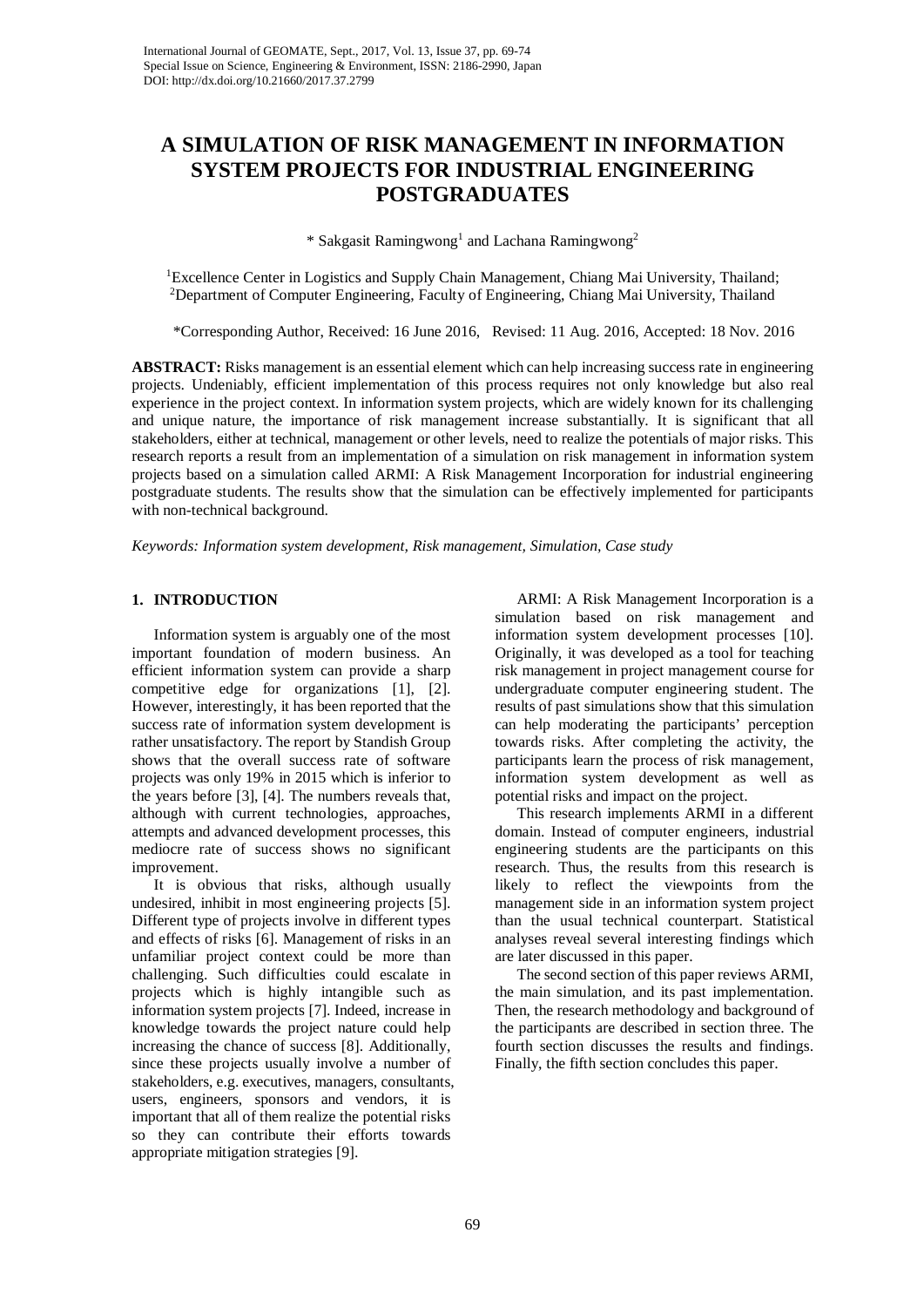### **2. INFORMATION SYSTEM DEVELOPMENT AND ASSOCIATED RISKS**

The development of an information system is challenging. Reports reveal that their success rate is far from acceptable [3], [4]. Indeed, unlike other forms of engineering project, the development of information systems heavily relies on several intangible components, especially software [11]. This leads to unique risks and mitigation strategies. To improve the survival rate of the project, it is critical that all stakeholders need to realize the importance and nature of these challenges.

The phases of information system development are indifferent from general engineering projects. It involves collecting of requirements, translate the requirements into design, develop the system from the design and finally test for the product's quality [12]. Typical information systems consists of three major components, e.g. hardware, software and networking [13]. Indeed, the most mysterious part of the system is the software. Due to its intangibility, tracking progress of software can be complicated [14]. Moreover, although the hardware and networking seems be mainly related on physical equipment, they inevitably involve abstract processes such as configuration. This, too, could also lead to major drawbacks in the projects.

Both researchers and practitioners have been proposing major risks in information system development [6], [15]–[17]. From the technical point of view, continuously expanding of requirements or "Scope creep" has been perceived as the more, if not the most, important risk [18]. This is because many stakeholders do not realize that even minor changes can cause major impact to the structure of the information systems, which could further lead to other problems such as defects, delay and inefficiency of the products. This problem is not likely to happen often in other engineering scenarios which almost every critical elements can be physically seen.

Inexperienced staff is another risk which highlight the uniqueness of information system development [19]. When developing an information system, every attempt which translates the inputs to the output in each phase is design. Requirement engineering, system analysis and designing, coding and testing all involve design of certain products. As such, unskilled labors are mostly irrelevant in information system project. Positioning staffs with inappropriate experiences could also cause damage to the project.

As aforementioned, realizing of potential risks could greatly moderate the perspectives of stakeholders in information system projects. A simulation could be an effective tool to bridge the gap between these perceptions. This not only improve the success but also the efficiency of the entire development.

# **3. ARMI: A RISK MANAGEMENT INCORPORATION**

ARMI is developed to serve as an activity which coaches computer engineering students on risk management of software project [10]. All six phases of risk management, i.e. identification, analysis, planning, tracking, control and learning, are represented and repeated. On the technical side, ARMI simulates an entire cycle of an information system development project. This development cycle follows the classic Waterfall Model for its simplicity. As a result, the stages of system development defined in this simulation involve requirement, design, implementation, testing, and maintenance. ARMI is designed to be ideally played by three teams of participants. Each team consists of 2-8 persons. An equal amount of risk management fund is distributed amongst them. The team which completes the simulation with the most remaining fund wins.

ARMI follows each stage of system development in sequence. This results in 5 turns of simulation. In each turn, the participants brainstorm and identify potential risks which may surface during that development stage from a list of 25 risks which are recognized as top threats in information system development project. The followings designate potential risks which could be materialized in ARMI:

- Inexperienced staff
- Delay of schedule
- Lacks of executive involvement
- Lacks of user involvement
- Lacks of user IT skills
- Scope creep
- Inadequate development facilities
- Inadequate staffing
- Staff turnover
- Inefficient management
- Missing of payment from clients
- Unable to fulfill customer's objectives
- Cost escalation
- Low software performance
- High number of defects
- User resistance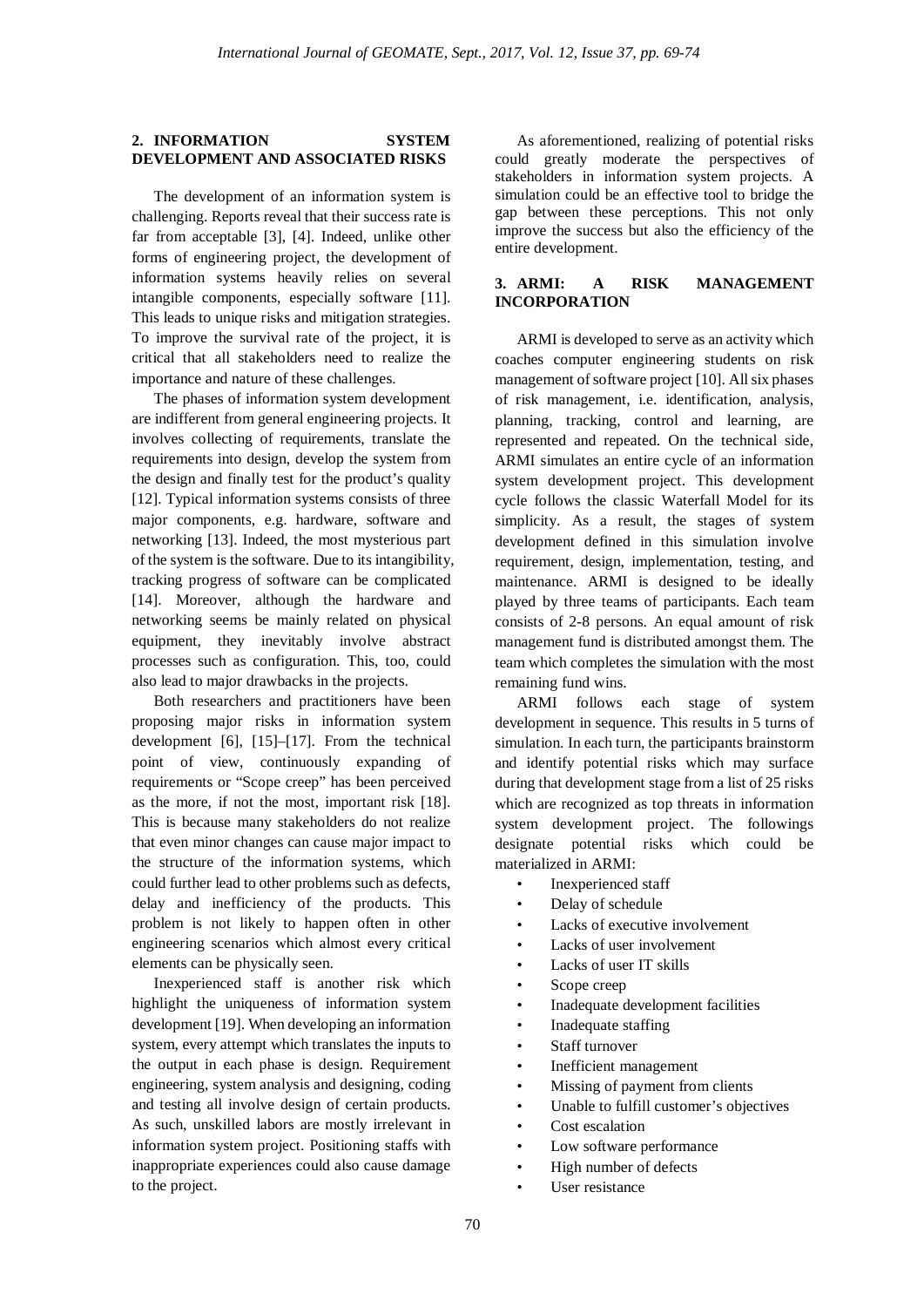- Incompatibility to the legacy system
- Unable to integrate modules
- Increased number of users
- Inappropriate system design
- Inaccurate requirement analysis
- Conflicts between internal staffs
- Conflicts between stakeholders
- Low stability of new technology
- Lack of external communication

The participants are expected to analyze for potential impacts and probabilities of occurrence of the identified risks. In order to save the valuable resources, less important and irrelevant risks are expected to be ignored. Expert's opinions are given as a guideline to assist them in this process. They are notified that the expert's opinions could be wrong and misleading sometimes. After that, the teams prioritize the risks and choose the most appropriate mitigation strategies for each of them. There are four mitigation strategies to be chosen in ARMI. Firstly, Method A, this strategy costs most but can prevent any upcoming penalty if the risk actually surfaced. Secondly, Method B, this strategy costs less but can mitigate only 50% of the consequence. For instance, if the team choose this practice and the related risk is materialized, they are required to pay half of the damage caused by this risk. Thirdly, Method C costs even less but only cover 20% of the penalty. Finally, the teams can also choose to not pay for any protections and suffer the full impact of the risks.

After the mitigation bill is concluded, a representative from each team draws a number which indicates the number of materialized risks. Then, the representatives draw risk cards from the deck of risk. Although this seems random, the number of risks in the deck is actually controlled. Subsequently, the moderator announce the materialization of the risks. At this phase, the team can argue if they feel that certain risk is not relevant to that development stage. If they win the argument, the risk is considered void so they do not need to pay for penalties. Otherwise, the teams then pay for each impacts of the risks which they fail to mitigate. The participants learn the risk management process and nature of risk in information system development along with the repetition of these activities in each turn.

A pretest and a posttest revealed noticeable changes of the participants' risk pre- and postanalyses. Their perceptions towards risks seemed to be moderated by the ratio of risks in the deck. This suggests that ARMI may influence the players' risk perceptions therefore it could be an effective tool to help shaping stakeholders' perception towards risks in information system development projects.

#### **4. RESEARCH METHODOLOGY**

This research attempts to study the effectiveness of ARMI when being applied to less-technical groups of stakeholders. Seventeen postgraduate students on a master degree on logistics and supply chain management participated in the experiment, using the standard rules. Only one of them had some real experience in information system development, as a web developer. Others know about technologies and general knowledge on information systems but not from the development perspective. Prior to the simulation, the students were asked to anonymously rate each risk, on a scale of 1 to 5, for their overall probabilities and impacts on information system development project. Their perceived risk exposures were recorded and ranked. After the simulation, the students were asked to retake the survey. Some additional questions on their opinion towards the simulation was also inquired. Then, the results were comparatively analyzed and interpreted.

## **5. RESULTS AND DISCUSSION**

Table 1 and Fig. 1 summarize risk exposures of the selected risks from the pre and post survey as well as their ranks.

Table 1 Risk exposures (RE) and rank (#) of the selected risks from the pre and post survey

| Risk                     | Pretest   |    | Posttest  |    |
|--------------------------|-----------|----|-----------|----|
|                          | <b>RE</b> | #  | <b>RE</b> | #  |
| Scope creep              | 15.1      | 1  | 23.1      | 1  |
| Delay of schedule        | 14.5      | 2  | 21.4      | 2  |
| Cost escalation          | 13.2      | 4  | 20.3      | 3  |
| Lack of ex. commun.      | 13.3      | 3  | 17.2      | 4  |
| Conflict b/w staffs      | 10.8      | 20 | 15.9      | 5  |
| High number of defects   | 12.9      | 6  | 15.8      | 6  |
| Low stability of tech.   | 11.9      | 11 | 14.8      | 7  |
| Missing of payment       | 13.1      | 5  | 14.7      | 8  |
| Conflict b/w stakehold.  | 11.9      | 12 | 14.7      | 9  |
| Inaccurate req. analysis | 11.2      | 16 | 14.7      | 10 |
| <b>Staff turnover</b>    | 9.2       | 24 | 14.4      | 11 |
| Inappropriate design     | 12.6      | 9  | 14.2      | 12 |
| Inexperienced staff      | 11.8      | 13 | 14.1      | 13 |
| Lacks of user involve.   | 12.8      | 7  | 13.8      | 14 |
| Incompat. to the legacy  | 11.5      | 14 | 13.8      | 15 |
| Unable to fulfill obj.   | 10.9      | 17 | 13.6      | 16 |
| Unable to integrate      | 11.5      | 15 | 13.5      | 17 |
| Inefficient management   | 12.8      | 8  | 13.3      | 18 |
| Low soft. performance    | 10.8      | 19 | 13.2      | 19 |
| Inadequate facilities    | 10.5      | 21 | 13.2      | 20 |
| Lacks of exec. Involve.  | 10.4      | 22 | 12.6      | 21 |
| Lacks of user IT skills  | 12.3      |    | 11.9      | 22 |
| User resistance          | 10.9      | 18 | 11.1      | 23 |
| Inadequate staffing      | 9.7       | 23 | 10.6      | 24 |
| Increased users          | 8.4       | 25 | 8.6       | 25 |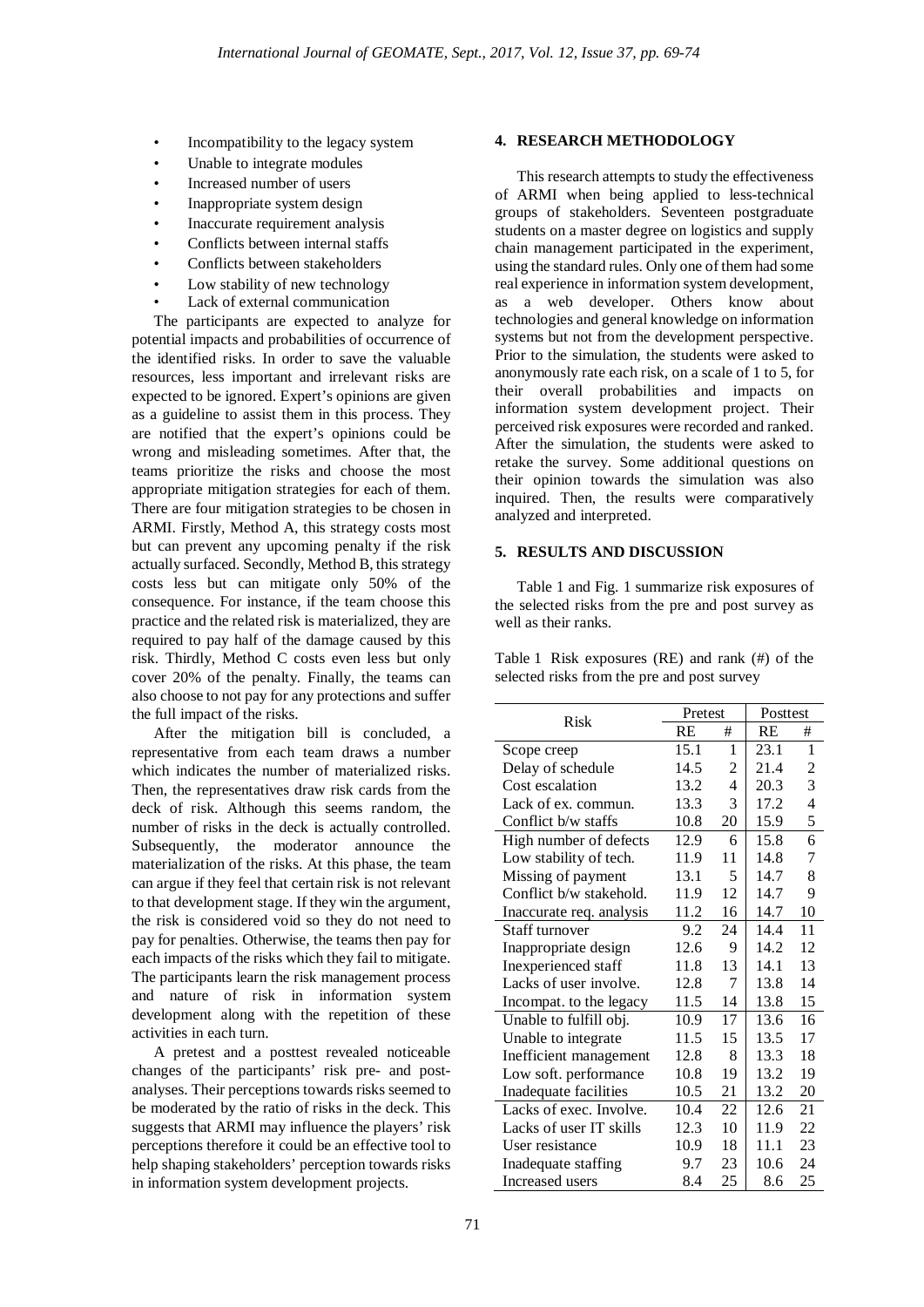

Fig.1 Risk exposures of the selected risks from the pre and post survey

It can be seen from Table 1 that, although the order of the top four perceived risks remains almost the same, several changes can be found in the lower ranked risks. Some of these changes are significant. Few notable mentions include the plunge in ranking of incompatibility to the legacy system (from 7th to 14th), user resistance (from 8th to 18th) and lacks of executive involvement (from 10th to 22nd). On the other hand, sharp rises in rankings are found in missing of payment from clients (from 20th to 5th), lacks of user involvement (from 11th to 7th) and lacks of user IT skills (from 16th to 10th). As previously denoted, all of these changes reflects the materialized risks during the simulation. Since the risks were randomly drawn during the simulation, some of them unexpectedly materialized while other of them did not. Likewise, some of them had more impact than the participants' anticipation while other of them did not cause much problems to the project. As a result, the more often the risk occurs, the higher scores they earn at the posttest. Among these, the missing of payment from clients is exceptional. Although it only occurred once during the entire simulation, this risk brought the highest loss on the project. One of the team almost went bankrupt from this single risk because they failed to mitigate. This scenario alone proves that the simulation can effectively moderate the perception of the participants. Further customization to specific environment can help bridging the perception of the project stakeholders.

Another major difference between the pretest and posttest is the degree of risk exposures. Figure

1 reveals that the exposures of most risks are significantly higher in the posttest. This suggests that the participants become more aware on each risk than before the simulation. Certain risks which were frequently materialized in the workshop, such as scope creep, delay of schedule and cost escalation, become major concerns for the students.

Table 2 further investigates the differences between pretest and posttest's perceptions. Oneway ANOVA is used to compare the means of each risk exposure. Five significances are found between the means of pretest and posttest's risk exposures. This further fortifies that although the ranks of the top risks remain approximately the same after the simulation, participants became much more concern with them. At a p level of 0.05, it can be seen that means of scope creep, delay of schedule, cost escalation, conflicts between internal staffs and staff turnover between the pretest and the posttest are significant. This is a direct result from the quantity of risk cards drawn during the simulation.

Anonymous feedbacks from the participants suggested several benefits from the simulation. The players indicated that the simulation is not only educating but also stimulating. They found that the activities encourage communication, team working and exchanging of ideas. However, the participants criticized that although the probabilities of the risks are partly controlled, the materialized item could still be too random. They also suggested that an introducing of some beneficial risks could even improve the depth and strategic facet of the simulation.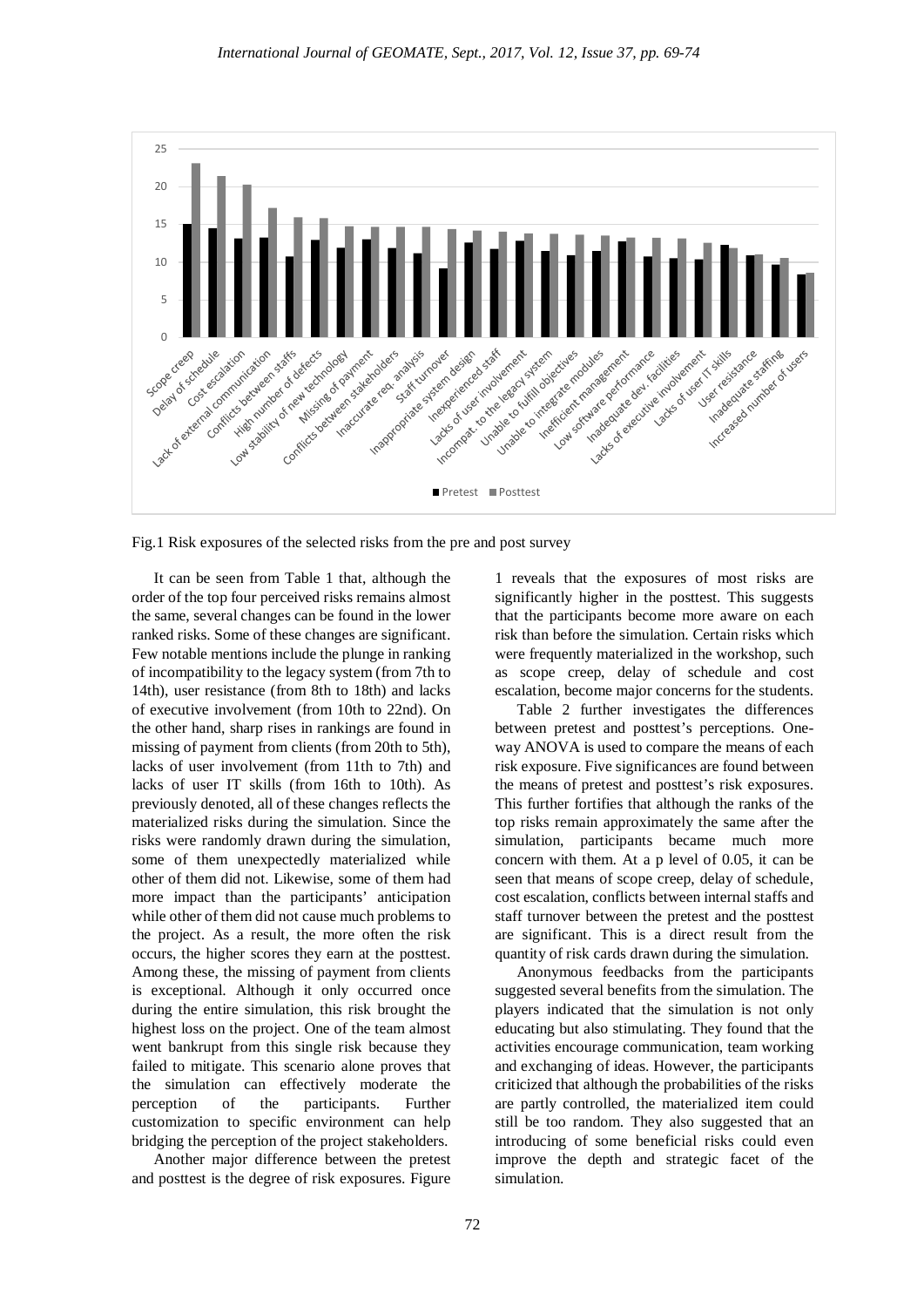| Posttest          | Pretest        | <b>Risks</b>                            |             | Sig.    |
|-------------------|----------------|-----------------------------------------|-------------|---------|
| Rank              | Rank           |                                         | $\mathbf F$ |         |
| $1(-)$            |                | Scope creep                             | 25.428      | $.000*$ |
| $2(-)$            | $\overline{c}$ | Delay of schedule                       | 12.553      | $.001*$ |
| 3(1)              | 4              | Lack of external communication          | 3.405       | .074    |
| $4(\downarrow)$   | 3              | Cost escalation                         | 14.354      | $.001*$ |
| 5(1)              | 20             | Missing of payment from clients         | .605        | .443    |
| $6(-)$            | 6              | High number of defects                  | 1.682       | .204    |
| 7(1)              | 11             | Lacks of user involvement               | .209        | .650    |
| $8(\downarrow)$   | 5              | Inefficient management                  | .073        | .789    |
| 9(                | 12             | Inappropriate system design             | .411        | .526    |
| 10(1)             | 16             | Lacks of user IT skills                 | .050        | .824    |
| 11 $($ $\uparrow$ | 24             | Low stability of new technology         | 2.130       | .154    |
| 12 $(\downarrow)$ | 9              | Conflicts between stakeholders          | 1.617       | .213    |
| $13(-)$           | 13             | Inexperienced staff                     | 2.169       | .151    |
| 14 $(\downarrow)$ | 7              | Incompatibility to the legacy system    | 1.277       | .267    |
| 15 $(\downarrow)$ | 14             | Unable to integrate modules             | .937        | .340    |
| 16(1)             | 17             | Inaccurate requirement analysis         | 3.355       | .076    |
| 17 $(\downarrow)$ | 15             | Unable to fulfill customer's objectives | 2.450       | .127    |
| 18 $(\downarrow)$ | 8              | User resistance                         | .008        | .927    |
| $19(-)$           | 19             | Low software performance                | 1.512       | .228    |
| 20(1)             | 21             | Conflicts between internal staffs       | 6.382       | $.017*$ |
| 21 $($ $\uparrow$ | 22             | Inadequate development facilities       | 2.272       | .142    |
| 22 $(\downarrow)$ | 10             | Lacks of executive involvement          | 1.032       | .317    |
| 23 $(\downarrow)$ | 18             | Inadequate staffing                     | .348        | .559    |
| 24 $(\downarrow)$ | 23             | Staff turnover                          | 7.003       | $.013*$ |
| $25(-)$           | 25             | Increased number of users               | .010        | .922    |

Table 2 Comparison on perceptions toward risks from pre and post survey

Note :\* = Statistically significant at  $p=0.05$ , (-) = Unchanged in ranking, ( $\uparrow$ ) = Increased in ranking,

 $(\downarrow)$  = Decreased in ranking

When being asked whether they gain new knowledge on information system development from the simulation, the participants denoted that they gain insights on the phases of development, importance and impact of risks, and importance of communication. They also admitted that some of the critical risks were previously unforeseen and they realized that such risks can occur in every phase of the project.

The participants further stated that in the view of risk management, they learned the importance of each activity. Moreover, they acknowledged that appropriate management of risk could yield more benefits and losses. In addition, they realized that "learning" is the most important phase in risk management.

#### **6. CONCLUSION**

One major challenge of information system development is the gap between technical and management stakeholders. This is due to different perspectives and lack of knowledge on the nature of the project. Bridging this gap could be an efficient strategy to increase the success rate.

This research attempts to implement a risk management simulation which was originally for technical staff on the management counterpart. This includes seventeen postgraduate students on logistics and supply chain management from Chiang Mai University, Thailand. Most of them have little to none experience on actual software development. The results are analyzed from their pretest, posttest risk analysis as well as an anonymous questionnaire at the end of the session.

Statistical analyses reveal several interesting findings from the simulation. Firstly, the risk exposures from the posttest are generally higher than those from the pretest. This indicates the growing caution on the participants' perceptions. Some of these changes are statistically significant. Further analysis reveals that there are many changes in ranking of the risks between the pretest and posttest. This reflects the effectiveness of the controlled elements in the simulation.

The participants denote in the questionnaire that they experience several key learning points from the simulation. This includes the nature of information system development, its risks, as well as the importance of each risk management processes.